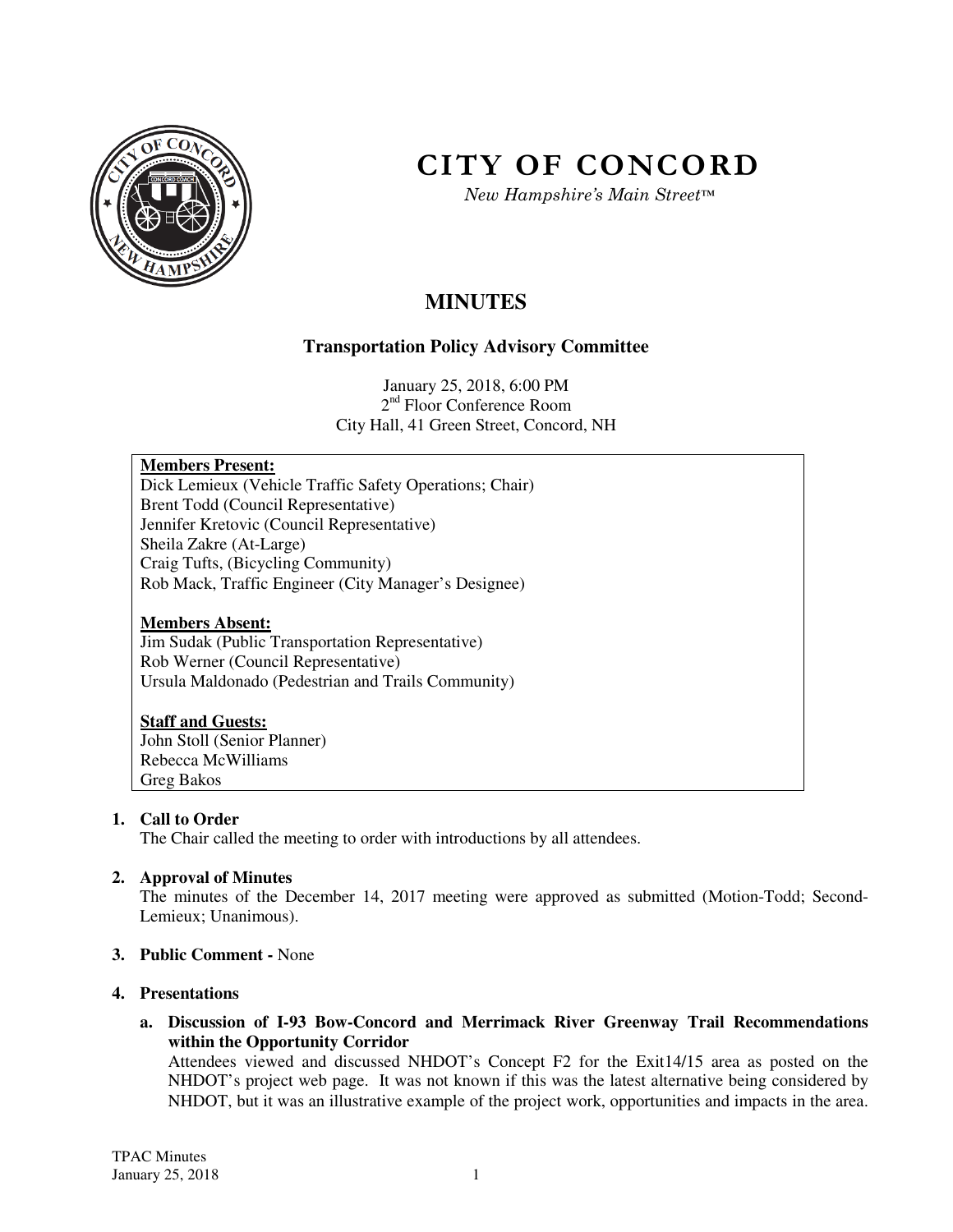Recommendations for the MRGT through this area were discussed. Also discussed were potential options that might raise and connect a future Storrs Street North Extension to intersect with both Loudon Road and I-393 at full-directional traffic signals with objective to provide an alternative connection between the downtown area and I-393. Resulting lower traffic volumes along N. Main Street could be conducive to reducing the number of lanes from the current four to two which would facilitate extending the two-lane downtown section northerly to the Bouton/I-393 intersection for corridor consistency. Noted were design/cost challenges that might be inherent with the aforementioned traffic signal intersection options.

TPAC attendees expressed frustration that many months have passed since the August public meetings on the project; however TPAC has yet to receive an opportunity to discuss the latest concept alternatives with either the NHDOT project team or the City's advisory task force. Of concern is the state's potential development of a preferred alternative that might preclude aspects of a successful MRGT or potentially limit complete-streets neighborhood connectivity when the Storrs Street North corridor is redeveloped. NHDOT had noted that the next public information meeting on this project will be in the spring.

#### **5. New Business**

**a.** Councilor Todd noted that City Council was having its priority setting session next Monday. Attendees discussed potential capital improvement projects and noted preferences for: the Merrimack River Greenway Trail; improved winter sidewalk snow maintenance; Langley Parkway Phase 3, and a project that would extend the two-lane Main Street section north to the Bouton/I-393 intersection.

#### **6. Old Business - None**

#### **7. Consent Reports**

#### **a. Acceptance of Subcommittee Minutes**

The following subcommittee reports were accepted by unanimous consent: Bicycle/Pedestrian – December 4, 2017; Public Transportation – October 17, 2017; and Traffic Operations – December 19, 2017.

#### **8. City Council Meeting Update**

Councilor Todd reported that at its January 8, 2018 meeting, City Council accepted TPAC's response to the 224 N. State Street driveway referral.

#### **9. TPAC Referrals from City Council, Staff and Chair**

#### **a. Referral from Councilor Bouchard regarding constituent concerns on the revised alignment of the Old Loudon Road/Portsmouth Street intersection.**

Rob Mack reported that part of TOC's follow-up on this referral included inquiries to General Services, Concord Fire Department and Concord School District regarding any issues they may have experienced when turning large trucks, large fire apparatus or buses from Old Loudon Road westbound onto Portsmouth Street. All replied that there were no issues or concerns. He also noted that the NHDOT is currently reviewing similarly-skewed Y intersections on their statewide highway network for purpose of developing a program to reconstruct them all into right-angle intersections for safety and speed control.

Conceptual intersection modifications were discussed. Attendees suggested that staff prepare, for further TPAC consideration, four concept alternatives including construction cost and a matrix of positive and negative aspects of each, for: retention of the current geometry; minor widening of the right-turn radius only; installation of a right-turn slip lane; and full relocation of the intersection further west.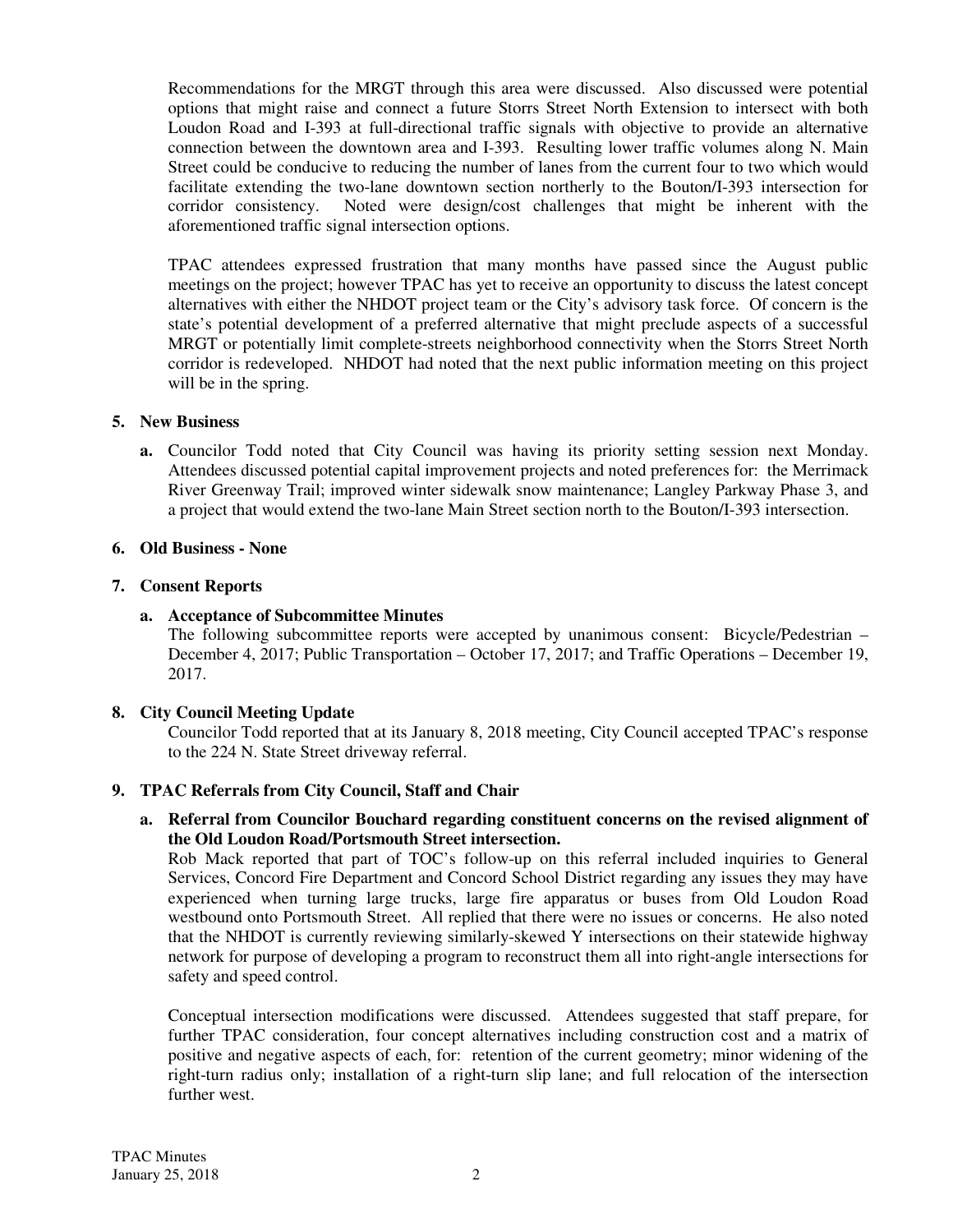**b. Referral from Councilor Bouchard regarding a constituent concern with increased traffic volume and speed along Christian Avenue pursuant to the repaving of Loudon Road.**  Rob Mack prepared a draft report, on behalf of TPAC, summarizing TPAC's consideration of this

item at last month's meeting (see Item 9e, below, for TPAC action).

- **c. Referral from Councilor Bouchard regarding a constituent concern with Loudon Road left turns into the new Dairy Queen site.**  Rob Mack prepared a draft report, on behalf of TPAC, summarizing TPAC's consideration of this
- item at last month's meeting (see Item 9e, below, for TPAC action). **d. Referral from Councilor Matson regarding public concerns about delivery trucks parking in**

**the median on Main Street too close to crosswalks.**  Rob Mack prepared a draft report, on behalf of TPAC, summarizing TPAC's consideration of this item at last month's meeting (see Item 9e, below, for TPAC action).

**e. TPAC Review and Acceptance of Draft Reports**  TPAC attendees collectively reviewed staff's draft reports on Items 9b, c and d, above, and accepted them as submitted, with a minor typographical correction on Item 9c, by unanimous consent, for submission to City Council.

#### **10. Status Report on Subcommittees**

#### **a. Traffic Operations Committee (TOC), Rob Mack**

Rob Mack reported that TOC met last week and discussed: the city-wide crash summary for 2017; a request for a stop sign on Willard Street; a request for more speed limit signs on Franklin Street; a review of new speed and volume counts on Rockingham Street; a request for Children at Play signs on Chapel Street; and the alignment of the Old Loudon Road/Portsmouth Street intersection.

#### **b. Bicycle/Pedestrian Committee (TPAC-BP), Craig Tufts**

Craig Tufts reported that TPAC-BP met this month and continued to work on planning alternative locations for a possible bike-lane demonstration project with a focus on areas having existing bicycling challenges that might be mitigated. The subcommittee is interested in having the Traffic Engineer attend one of the meetings to answer questions on bicycle and pedestrian detection at the City's traffic signals. TPAC-BP would also like to participate in the review of the new Rundlett Middle School Plan.

#### **c. Public Transportation Committee (TPAC-PT), Sheila Zakre**

Sheila Zakre reported that Concord resident Karen Davies had attended a number of TPAC-PT meetings and was interested in joining the subcommittee. The Chair noted that acceptance of subcommittee membership was under the purview of the subcommittee chair. Following Sheila's endorsement, attendees concurred with the membership request.

Sheila Zakre also reported that TPAC-PT met on January 16, 2018 and discussed: CAT's new website which resolves the issues with the previously-hacked site; member observations of the newlyinstituted bus stop snow maintenance efforts by General Services; and a concern by CAT regarding USPS delivery vehicles parking for extended periods in the Eagle Square bus stop.

#### **11. Staff Updates**

#### **a. Merrimack River Greenway Trail (CIP 543)**

Permitting for the project is complete. Construction documents are complete and a request for bids will be published soon.

- **b. I-93 Bow-Concord (NHDOT)**  Discussed in Item 4a, above.
- **c. Storrs Street Extension North (CIP 18)**